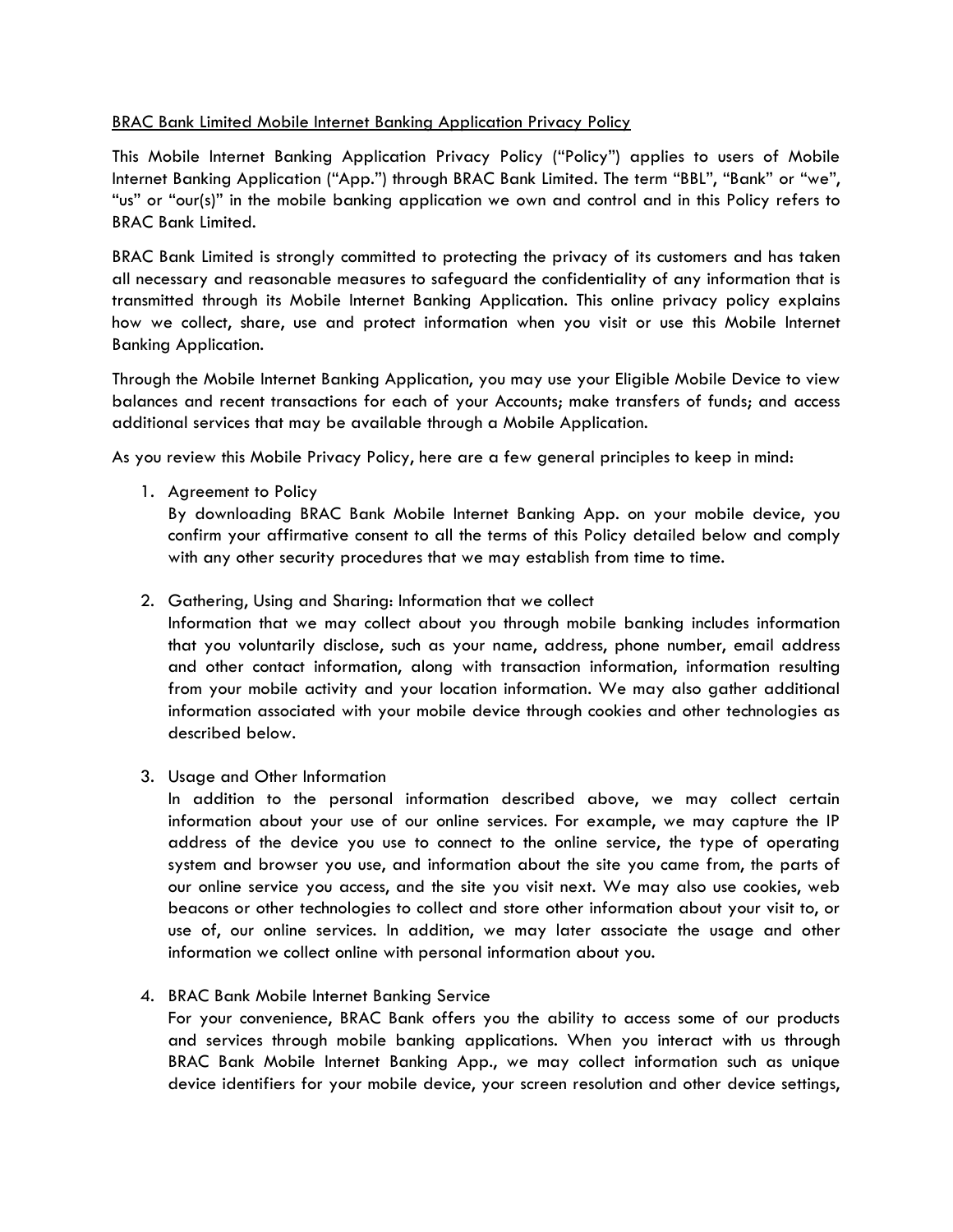information about your location, and analytical information about how you use your mobile device.

5. Location Tracking

There may be certain information transmitted to us regarding your location when you request information through applications on your mobile device, such as your physical location while accessing the App. Location Data we collect from your mobile device will assist us in mitigating against any potential breaches or unauthorized access to customer information.

### 6. Use of Information

We use the information discussed above in a number of ways, such as:

- Processing applications and transactions.
- Verifying your identity (such as when you access your account information).
- Preventing fraud and enhancing the security of your account or our online services.
- Responding to your requests and communicating with you.
- Complying with and enforcing applicable legal requirements, relevant industry standards, contractual obligations and our policies.
- 7. Disclosure of Information

We may share the information that we collect from and about you as well as information about your Accounts or the transactions you make, with our affiliates within BRAC Bank, with credit reference agencies and with any third parties with whom we have signed Non-Disclosure Agreements. However, we will disclose information to third parties about your account or the transactions you make, and you authorize us to do so, ONLY in the following situations:

- In order to comply with the requirements of the law or with court orders.
- In order to address, rectify, ameliorate or mitigate fraud, security or technical issues.
- With our trusted service providers (when required) who work on our behalf and do not have an independent use of the information we disclose to them, and have agreed to adhere to the rules set forth in this Privacy Policy.
- 8. Data Retention

Our operational systems will store user-provided data for as long as you use the related feature of the Mobile Application. Please note that some or all of the userprovided data may be required in order for the Mobile Internet Banking Application to function properly, and we may be required by law to retain certain information. If you close your profile established for Mobile Internet Banking, we will retain certain data for a reasonable time to facilitate any request to reopen your profile.

9. Updating Your Information

You may be able to review and update your account information though the App.